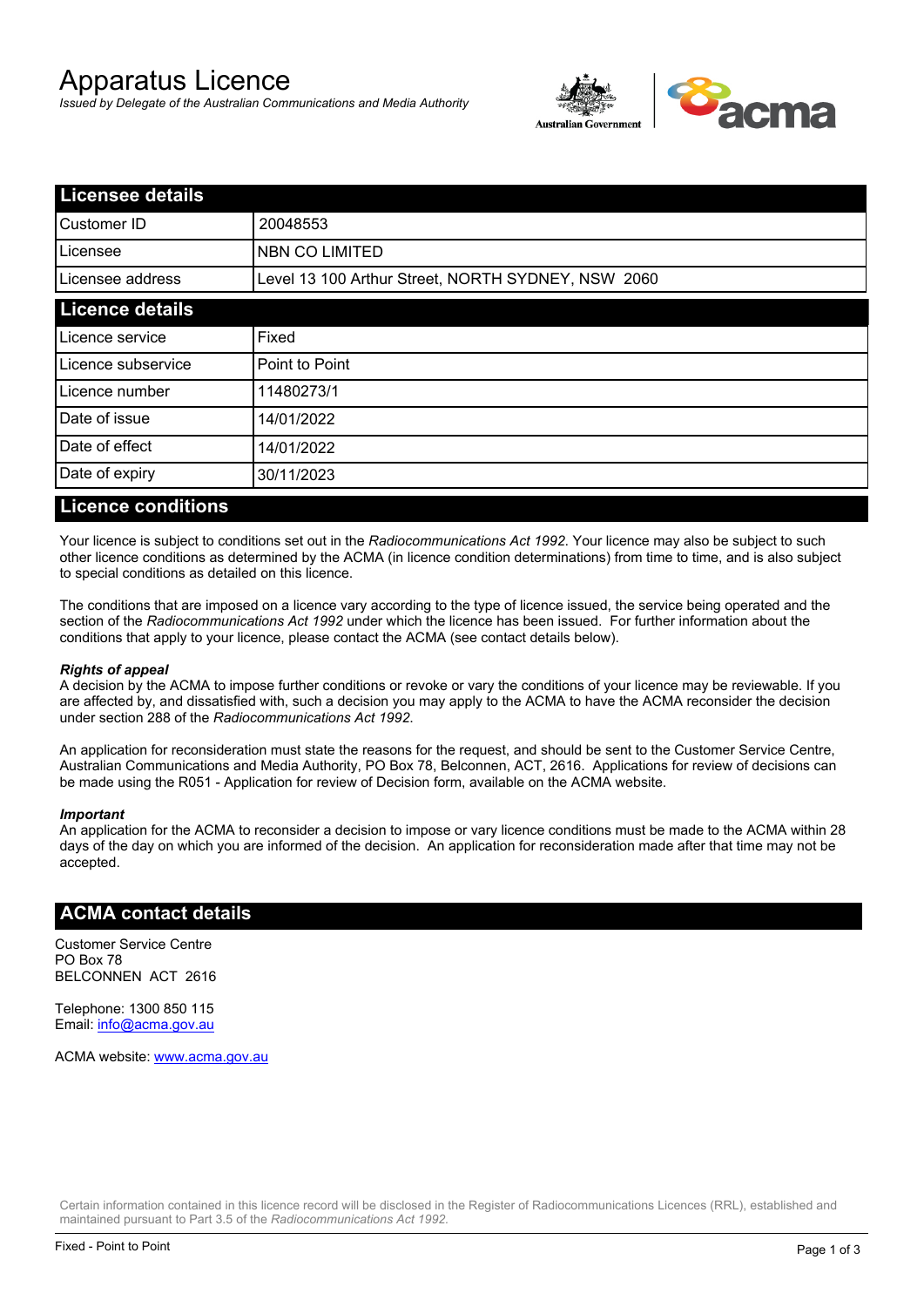# **Advisory Notes applying to licence no.: 11480273/1**

Conditions applicable to the operation of Point to Point station(s) authorised under this licence can be found in the Radiocommunications Licence Conditions (Apparatus Licence) Determination and the Radiocommunications Licence Conditions (Fixed Licence) Determination, the 'fixed licence lcd'. Copies of these determinations are available from the ACMA and from the ACMA home page (www.acma.gov.au).